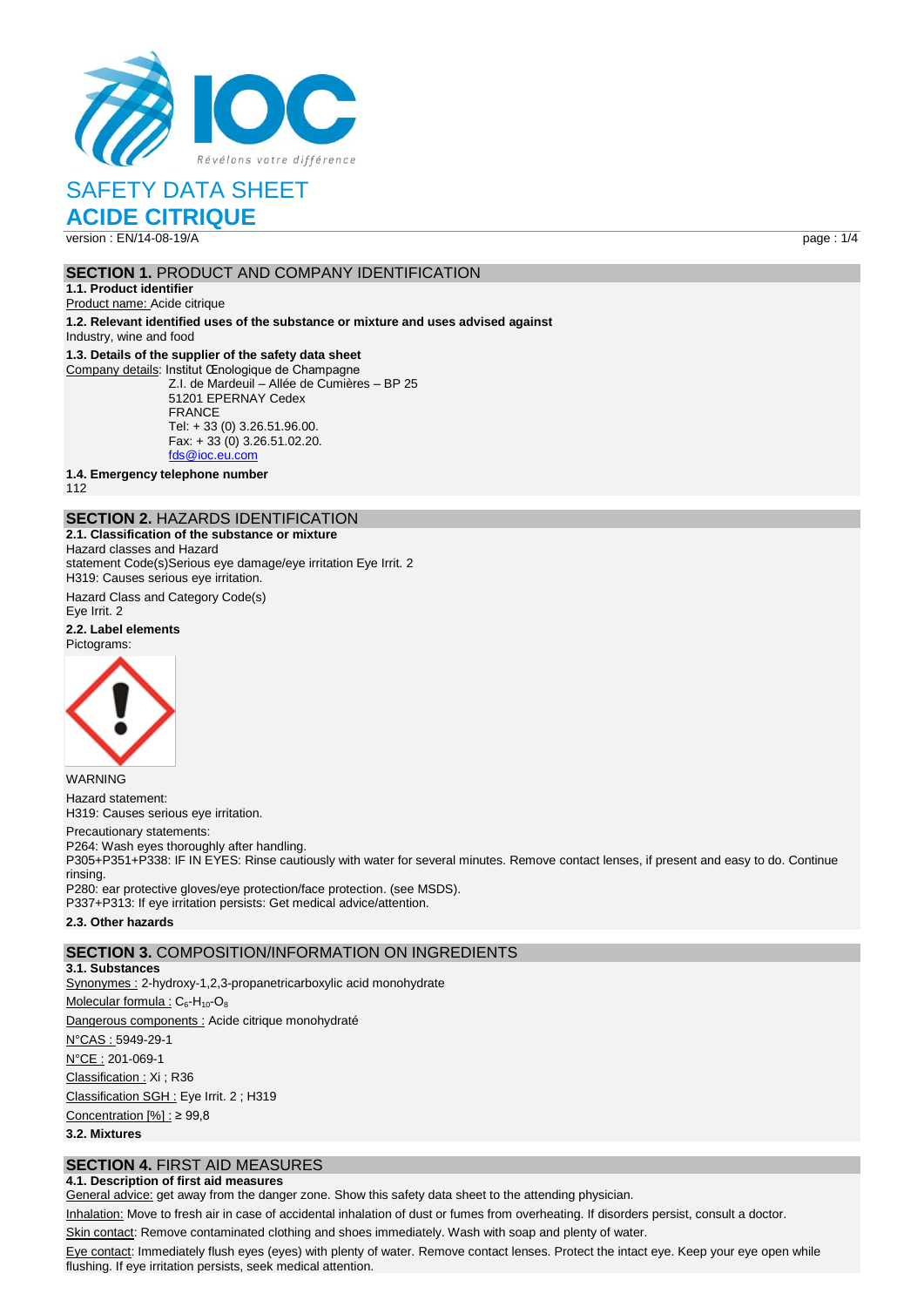

# SAFETY DATA SHEET

## **ACIDE CITRIQUE**

version : FN/14-08-19/A page : 2/4

Ingestion: Rinse mouth with water and drink plenty of water. Do not drink milk or alcoholic beverages. Never give anything by mouth to an unconscious person. Call a doctor.

#### **4.2. Most important symptoms and effects, both acute and delayed**

No data available

**4.3. Indication of any immediate medical attention and special treatment needed** No data available

## **SECTION 5.** FIREFIGHTING MEASURES

**5.1. Extinguishing media**

Appropriate fire-fighting equipment: Foam, water.

### **5.2. Special hazards arising from the substance or mixture**

Collect the contaminated extinguishing water separately, do not discharge it into the pipes. Fire residues and contaminated extinguishing water must be disposed of in accordance with local regulations. Beware of the risk of dust explosion.

### **5.3. Advice for firefighters**

In case of fire, wear self-contained breathing apparatus.

## **SECTION 6.** ACCIDENTAL RELEASE MEASURES

### **6.1. Personal precautions, protective equipment and emergency procedures**

Use individual protective gear. Avoid dust formation. Avoid inhalation of dust. Ensure adequate ventilation.

#### **6.2. Environmental precautions**

Try to prevent the penetration of equipment into sewers or waterways. No special precautions for the environment required.

#### **6.3. Methods and material for containment and cleaning up**

Neutralize with alkaline solutions, lime or ammonia. Pick up and evacuate without creating dust. Sweep and shovel.

#### **6.4. Reference to other sections**

No data available

## **SECTION 7.** HANDLING AND STORAGE

#### **7.1. Precautions for safe handling**

Advice on safe handling: Avoid contact with skin and eyes. Personal protective equipment, see section 8. Do not eat, smoke or drink in the work area.

Advice on protection against fire and explosion: Avoid dust formation. Provide adequate ventilation where dust forms. Avoid the accumulation of electrostatic charges.

#### **7.2. Conditions for safe storage, including any incompatibilities**

Requirements for storage areas and containers: Keep container tightly closed and away from moisture.

Other data: no decomposition if product is stored and used as prescribed.

Storage temperature: 10 - 30 ° C.

## **7.3. Specific end use(s)**

No data available

## **SECTION 8.** EXPOSURE CONTROL / PERSONAL PROTECTION

**8.1. Control parameters** No data available

## **8.2. Exposure controls**

Respiratory protection: In case of dust or aerosol formation, use a respirator with an approved filter.

Hand protection: glove material: eg nitrile rubber.

Eye protection: safety glasses with side shields.

Skin and body protection: Choose personal protection according to the amount and concentration of the dangerous substance at the workplace. Hygiene measures: Handle in accordance with good industrial hygiene and safety practice. Wash hands before breaks and at the end of the working day

## **SECTION 9.** PHYSICAL AND CHEMICAL PROPERTIES

**9.1. Information on basic physical and chemical properties** Appearance: Crystallized Odor: Odorless. Odor threshold: No data available. pH: 2.2 Melting point / freezing point: approx. 100 °C. Initial boiling point and boiling range: No data available. Flash point: No data available Evaporation rate: No data available.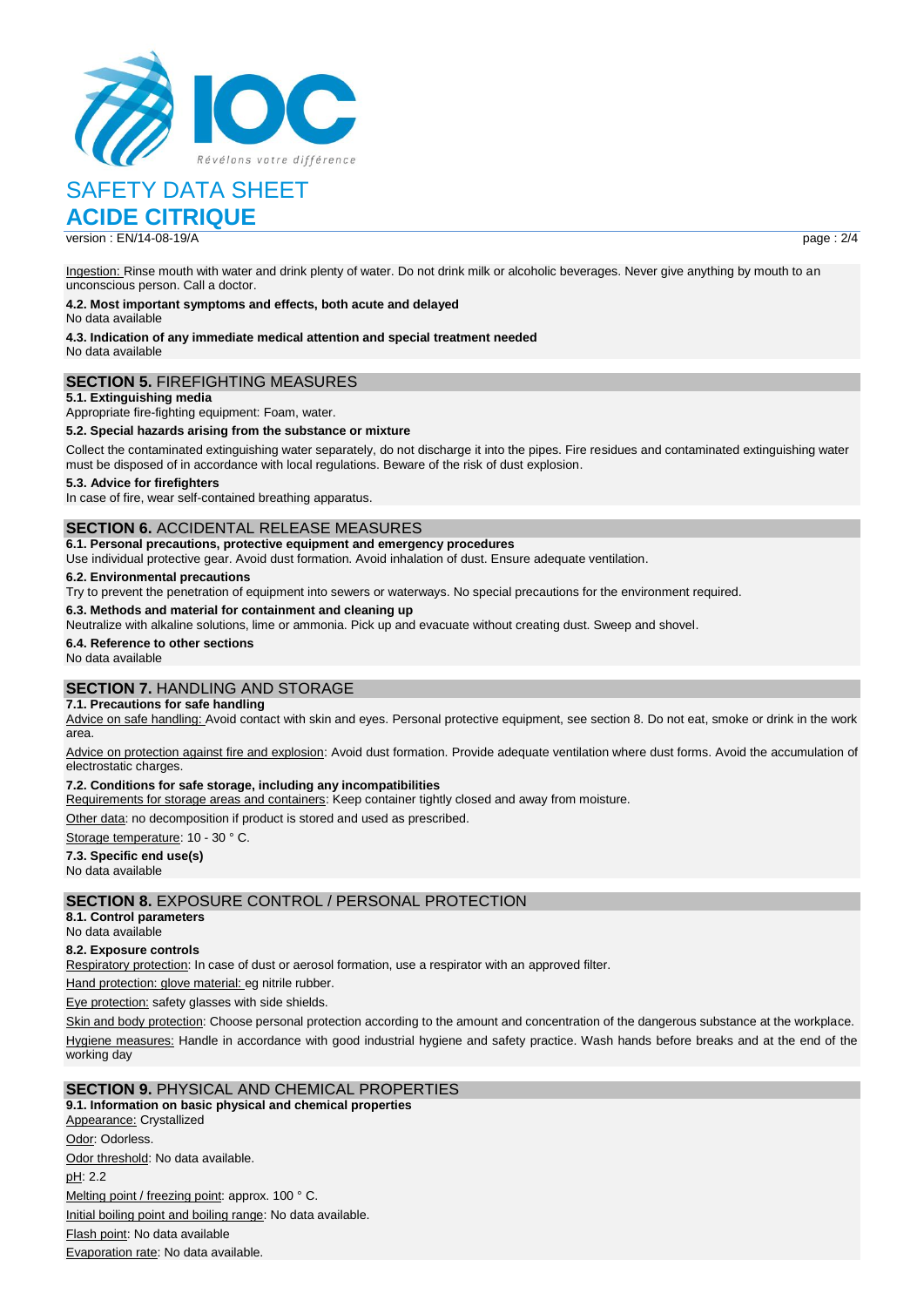

SAFETY DATA SHEET **ACIDE CITRIQUE**

version : EN/14-08-19/A page : 3/4

Flammability: No data available. Upper / lower flammability or explosive limits: No data available. Vapor pressure: No data available. Vapor density: 1.542 g / cm3 (at 18 ° C). Solubilities: Methanol: 1970 g / kg (19 ° C) Ether: 21.7 g / kg Chloroform: 0.07 g / kg Partition coefficient: No data available. Autoignition temperature: No data available. Decomposition temperature: No data available. Viscosity: No data available Explosive Properties: No data available Oxidising properties: No data available

**9.2. Other information**

## **SECTION 10.** STABILITY AND REACTIVITY

**10.1. Reactivity** No data available. **10.2. Chemical stability** Stable under normal conditions **10.3. Possibility of hazardous reactions** Dust can form an explosive mixture with air. No decomposition in accordance with the intended use. **10.4. Conditions to avoid** Temperature > 35°C. **10.5. Incompatible materials** Strong acids and strong bases. Strong oxidizers. **10.6. Hazardous decomposition products** No data available.

## **SECTION 11.** TOXICOLOGICAL INFORMATION

**11.1. Information on toxicological effects** Acute oral toxicity: LD50 (mouse): 5400 mg / kg LD50 (rat): 3000 mg / kg Skin irritation: slight irritation of the skin (rabbit, OECD guideline 404, 72h, anhydrous substance). Eye irritation: severe eye irritation (rabbit, OECD Test Guideline 405, 72h, anhydrous substance). Repeated dose toxicity: NOAEL (oral, rat): 1200 mg / kg / day. Chronic toxicity study (2 years). Carcinogenicity: Animal tests showed no carcinogenic effects (rat, oral, anhydrous substance). Genotoxicity in vitro: non-mutagenic (Ames test, anhydrous substance). Genotoxicity in vivo: non-genotoxic (rat, anhydrous substance). Reproductive Toxicity: No indication of adverse effects on known fertility. Teratogenicity: non-teratogenic, non-embryotoxic (several species).

Other information: May irritate the respiratory system.

## **SECTION 12.** ECOLOGICAL INFORMATION

#### **12.1. Toxicity**

Ecotoxicological effects:

Toxicity to fish: Leuciscus idus (lde). LC50 (96h)> 440 - 760 mg / L. Toxicity to daphnia and other aquatic invertebrates: Daphnia magna. EC50 (72h) approx. 120 mg / L. Toxicity to algae: Scenedesmus quadricauda (green algae). EC0 (7 days) 640 mg / L. Toxicity to bacteria: Pseudomonas putida. EC50> 10000 mg / L.

## **12.2. Persistence and degradability**

Ecotoxicological effects: Toxicity to fish: Leuciscus idus (lde). LC50 (96h)> 440 - 760 mg / L.

Toxicity to daphnia and other aquatic invertebrates: Daphnia magna. EC50 (72h) approx. 120 mg / L.

Toxicity to algae: Scenedesmus quadricauda (green algae). EC0 (7 days) 640 mg / L.

Toxicity to bacteria: Pseudomonas putida. EC50> 10000 mg / L.